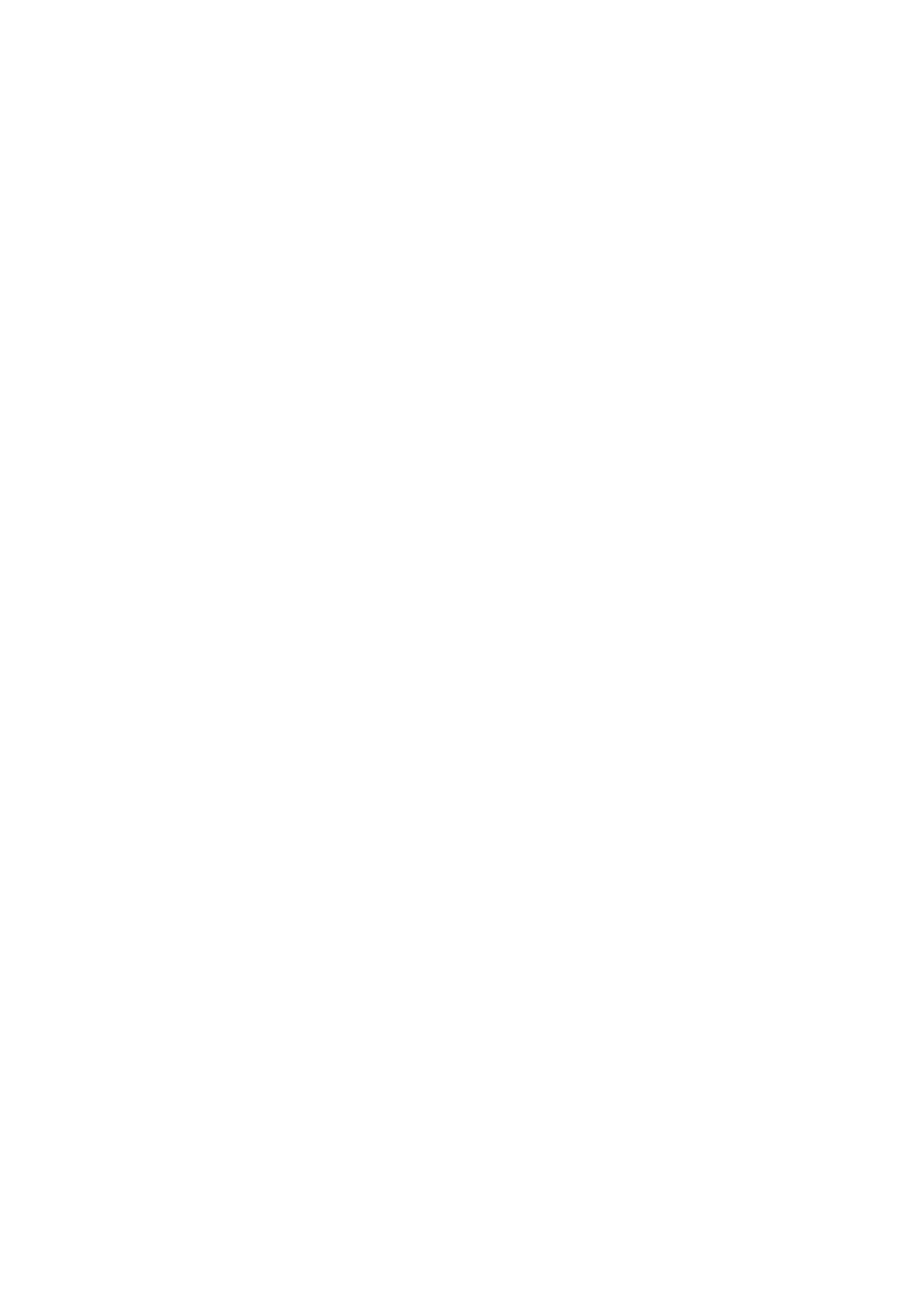

DC current (A)

## **DC bias characteristics vs Temperature Rise Graph**

CHID サガミ エレク株式会社<br>SAGAMI ELEC CO., LTD.

DC current (A)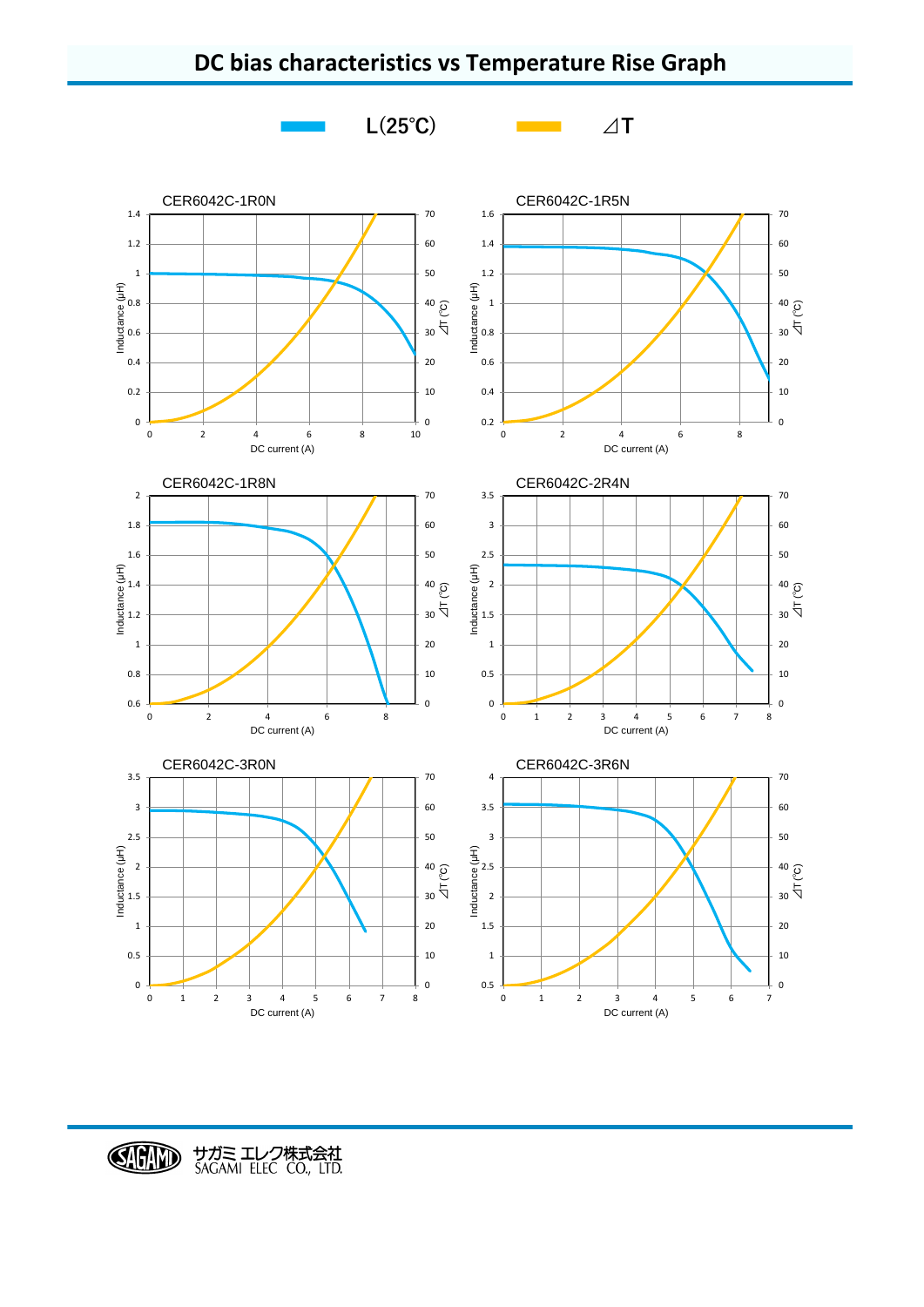

## **DC bias characteristics vs Temperature Rise Graph**

CHAND サガミ エレク株式会社<br>SAGAMI ELEC CO., LTD.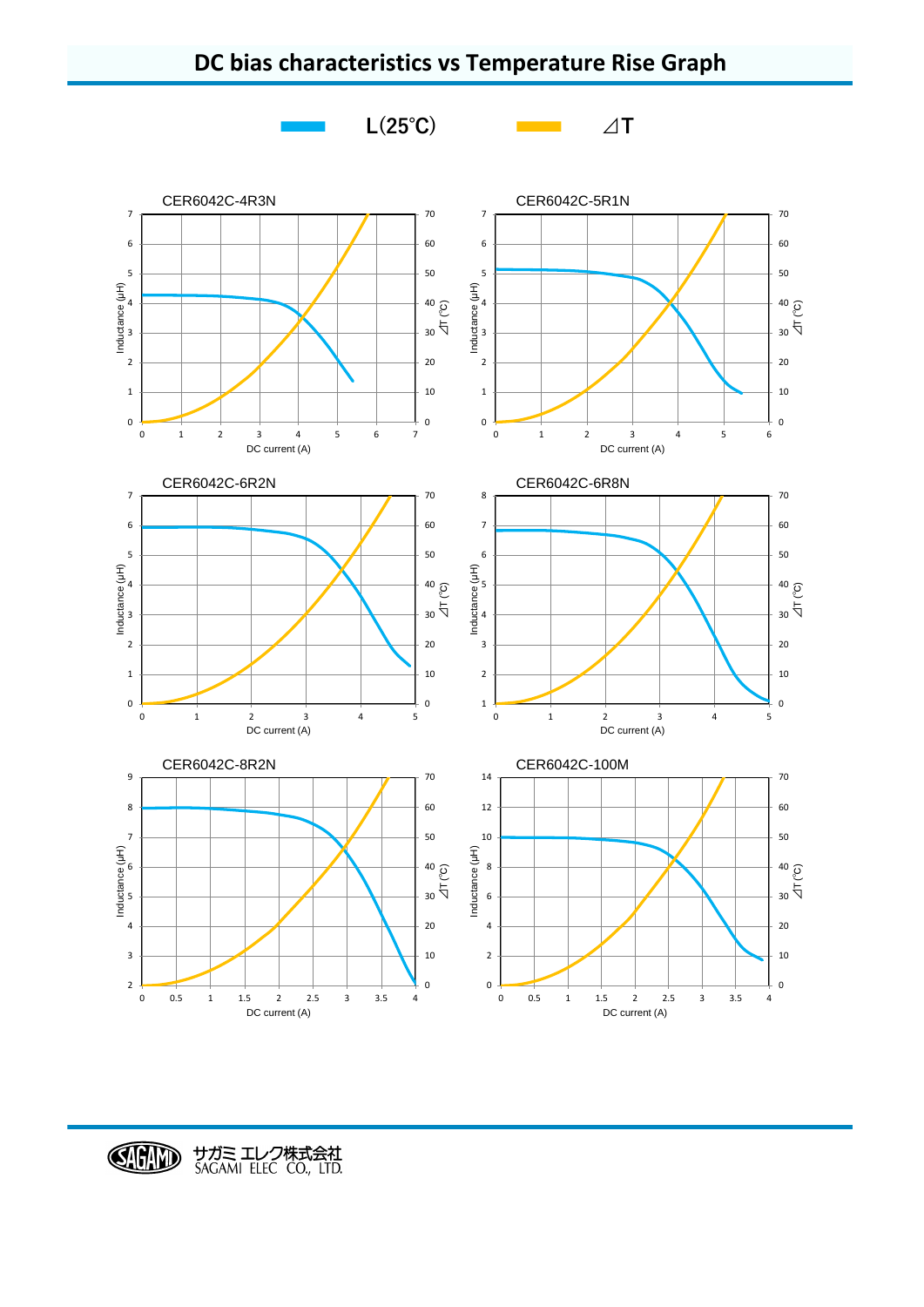

**DC bias characteristics vs Temperature Rise Graph**

CHID サガミ エレク株式会社<br>SAGAMI ELEC CO., LTD.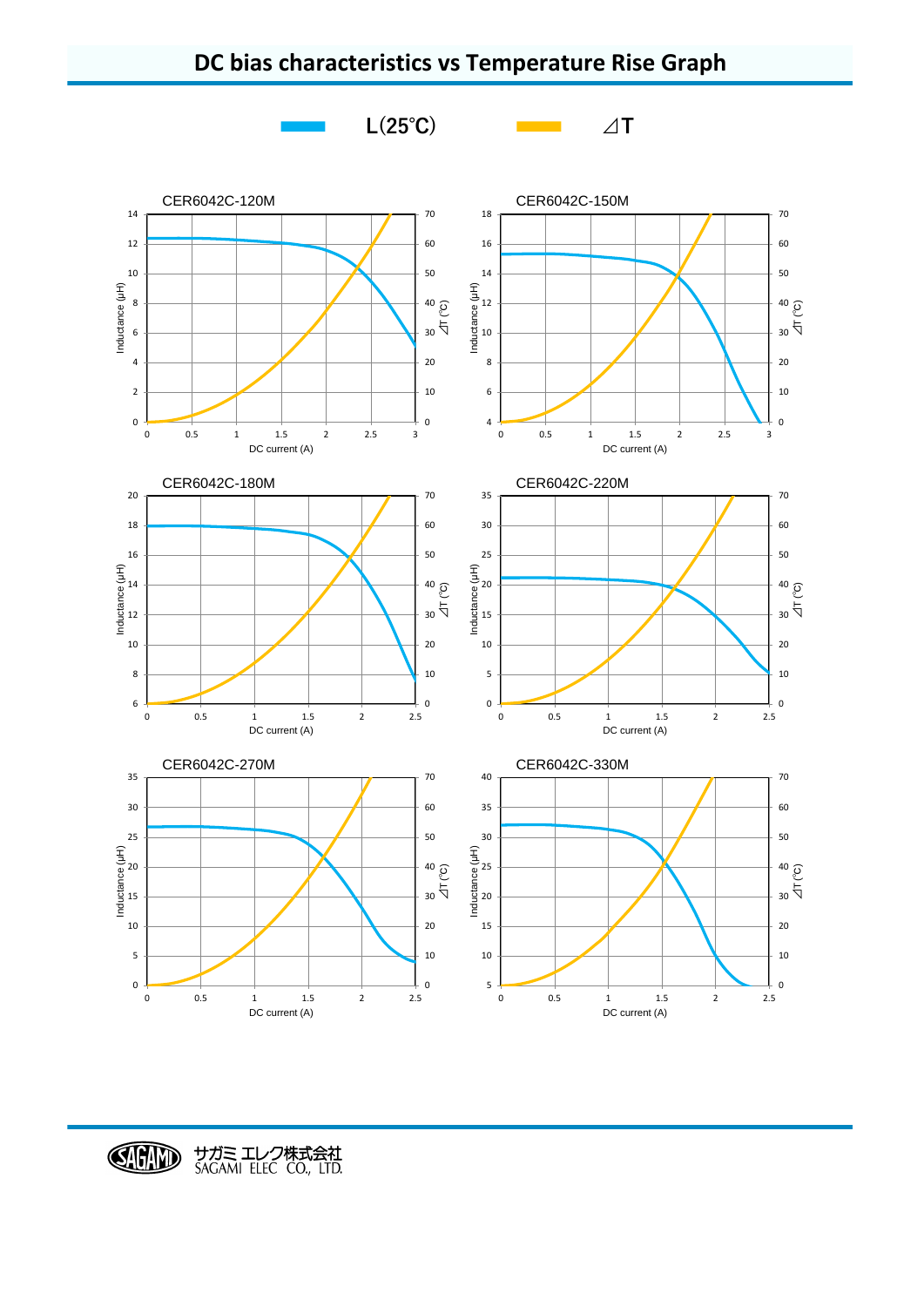



CHID サガミ エレク株式会社<br>SAGAMI ELEC CO., LTD.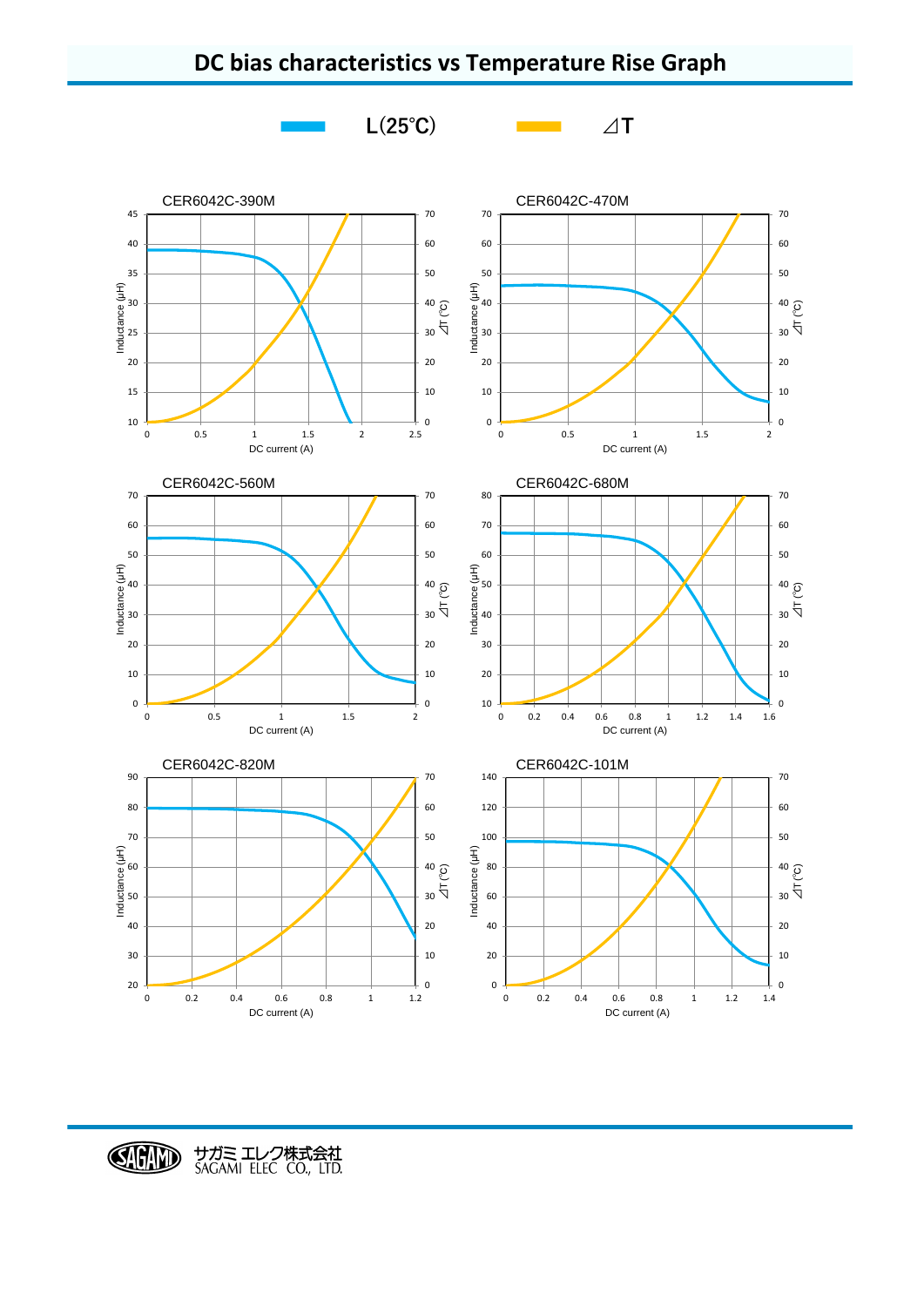



CHID サガミ エレク株式会社<br>SAGAMI ELEC CO., LTD.